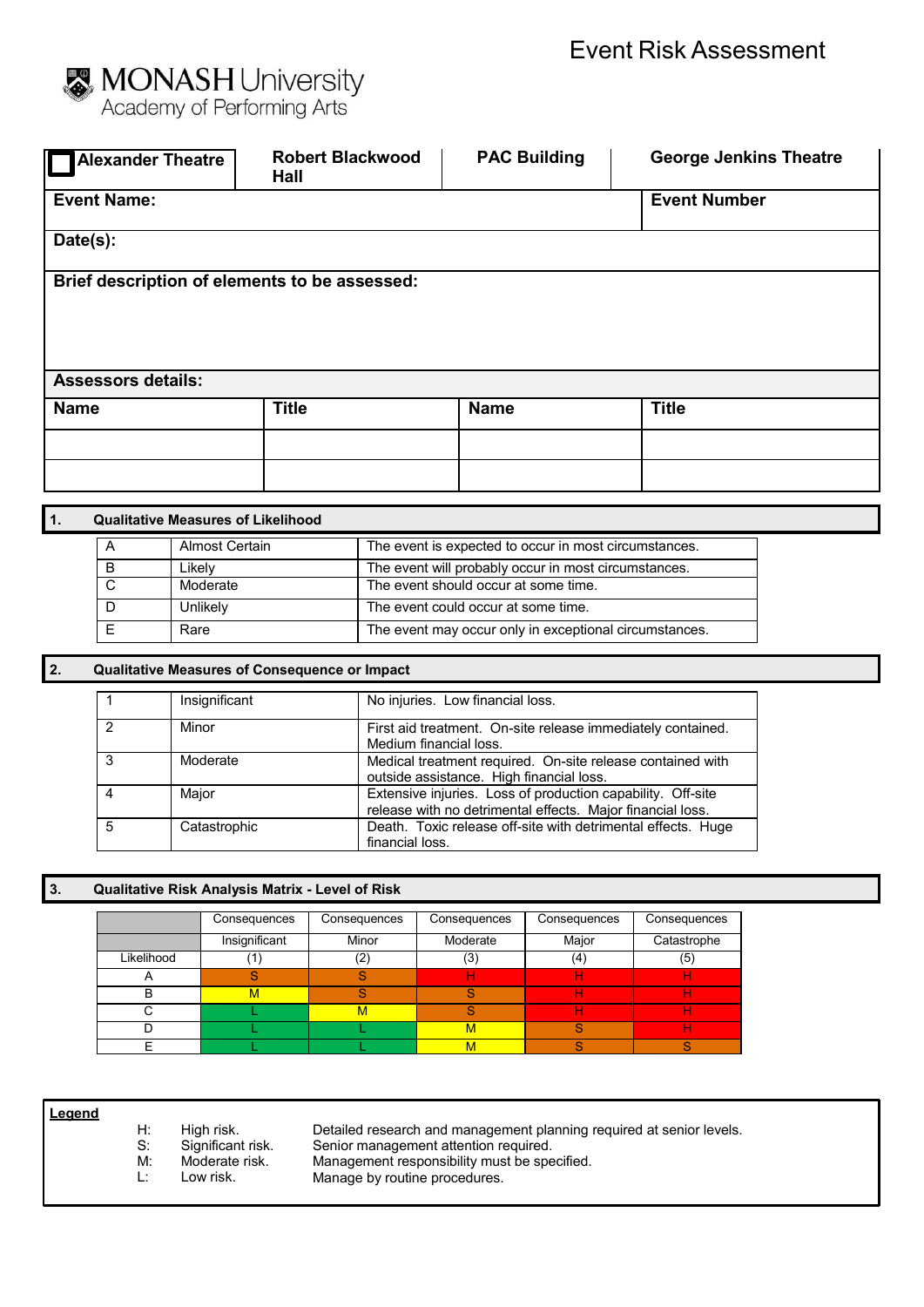

## MONASH University<br>Academy of Performing Arts

| Question:                                                                                                                                                                                                                                                                                                                                                                                                                                                                                                                                                                                                                                                                                                                                                                                                                          | <b>Details:</b> | <b>Risk Lev-</b><br>el: | <b>Controls:</b> | <b>Risk Lev-</b><br>el: |
|------------------------------------------------------------------------------------------------------------------------------------------------------------------------------------------------------------------------------------------------------------------------------------------------------------------------------------------------------------------------------------------------------------------------------------------------------------------------------------------------------------------------------------------------------------------------------------------------------------------------------------------------------------------------------------------------------------------------------------------------------------------------------------------------------------------------------------|-----------------|-------------------------|------------------|-------------------------|
|                                                                                                                                                                                                                                                                                                                                                                                                                                                                                                                                                                                                                                                                                                                                                                                                                                    |                 | (H, S, M, L)            |                  | (After con-<br>trols)   |
| <b>ENTANGELMENT</b>                                                                                                                                                                                                                                                                                                                                                                                                                                                                                                                                                                                                                                                                                                                                                                                                                |                 |                         |                  |                         |
| Can anyone's hair, clothing, gloves, necktie, jewellery,<br>costume or other materials become entangled with moving<br>parts of the staging elements/technical equipment whilst in<br>motion?                                                                                                                                                                                                                                                                                                                                                                                                                                                                                                                                                                                                                                      |                 |                         |                  |                         |
| <b>CRUSHING</b>                                                                                                                                                                                                                                                                                                                                                                                                                                                                                                                                                                                                                                                                                                                                                                                                                    |                 |                         |                  |                         |
| Can anyone be crushed due to:<br>Material falling off any of the staging elements/technical<br>equipment?<br>Uncontrolled or unexpected movement of the staging<br>elements/technical equipment or its load?<br>Lack of capacity for the staging elements/technical<br>equipment to be slowed, stopped or immobilized?<br>The staging elements/technical equipment tipping or<br>rolling over?<br>Parts of the staging elements/technical equipment<br>collapsing?<br>Coming into contact with moving parts of the staging<br>elements/technical equipment during set-up, operation,<br>performance or bump out?<br>Being thrown off or under the staging elements/technical<br>equipment?<br>Being trapped between the staging elements/technical<br>equipment and materials or fixed structures?<br>Other factors not mentioned? |                 |                         |                  |                         |
| <b>CUT STAB OR PUNCTURE</b>                                                                                                                                                                                                                                                                                                                                                                                                                                                                                                                                                                                                                                                                                                                                                                                                        |                 |                         |                  |                         |
| Can anyone be cut, stabbed or punctured due to:<br>Coming into contact with sharp or flying objects?<br>Coming into contact with moving parts of the staging<br>elements/technical equipment during set-up, operation,<br>performance or bump out?<br>Any or all of the staging elements/technical equipment<br>disintegrating?<br>Work pieces being ejected?<br>The mobility of the staging elements/technical<br>equipment?<br>Uncontrolled or unexpected movement of the staging<br>elements/technical equipment?<br>Coming into contact with theatrical props or the like?<br>Other factors not mentioned?                                                                                                                                                                                                                     |                 |                         |                  |                         |
| <b>SHEARING</b>                                                                                                                                                                                                                                                                                                                                                                                                                                                                                                                                                                                                                                                                                                                                                                                                                    |                 |                         |                  |                         |
| Can anyone's body parts be sheared between two parts of<br>the staging elements/technical equipment, or between a<br>part of the staging elements/technical equipment and a<br>work piece or structure?                                                                                                                                                                                                                                                                                                                                                                                                                                                                                                                                                                                                                            |                 |                         |                  |                         |
| <b>FRICTION</b>                                                                                                                                                                                                                                                                                                                                                                                                                                                                                                                                                                                                                                                                                                                                                                                                                    |                 |                         |                  |                         |
| Can anyone be burnt due to contact with moving parts or<br>surfaces of the staging elements/technical equipment, or<br>mechanical equipment?                                                                                                                                                                                                                                                                                                                                                                                                                                                                                                                                                                                                                                                                                       |                 |                         |                  |                         |
| <b>STRIKING</b>                                                                                                                                                                                                                                                                                                                                                                                                                                                                                                                                                                                                                                                                                                                                                                                                                    |                 |                         |                  |                         |
| Can anyone be struck by moving objects due to:<br>Uncontrolled or unexpected movement of the staging<br>elements/technical equipment?<br>The staging elements/technical equipment, or parts of<br>the staging elements/technical equipment<br>disintegrating?<br>Work pieces being ejected?<br>Mobility of the staging elements/technical equipment?<br>Uncontrolled or erratic movement of theatrical props?<br>Other factors not mentioned?                                                                                                                                                                                                                                                                                                                                                                                      |                 |                         |                  |                         |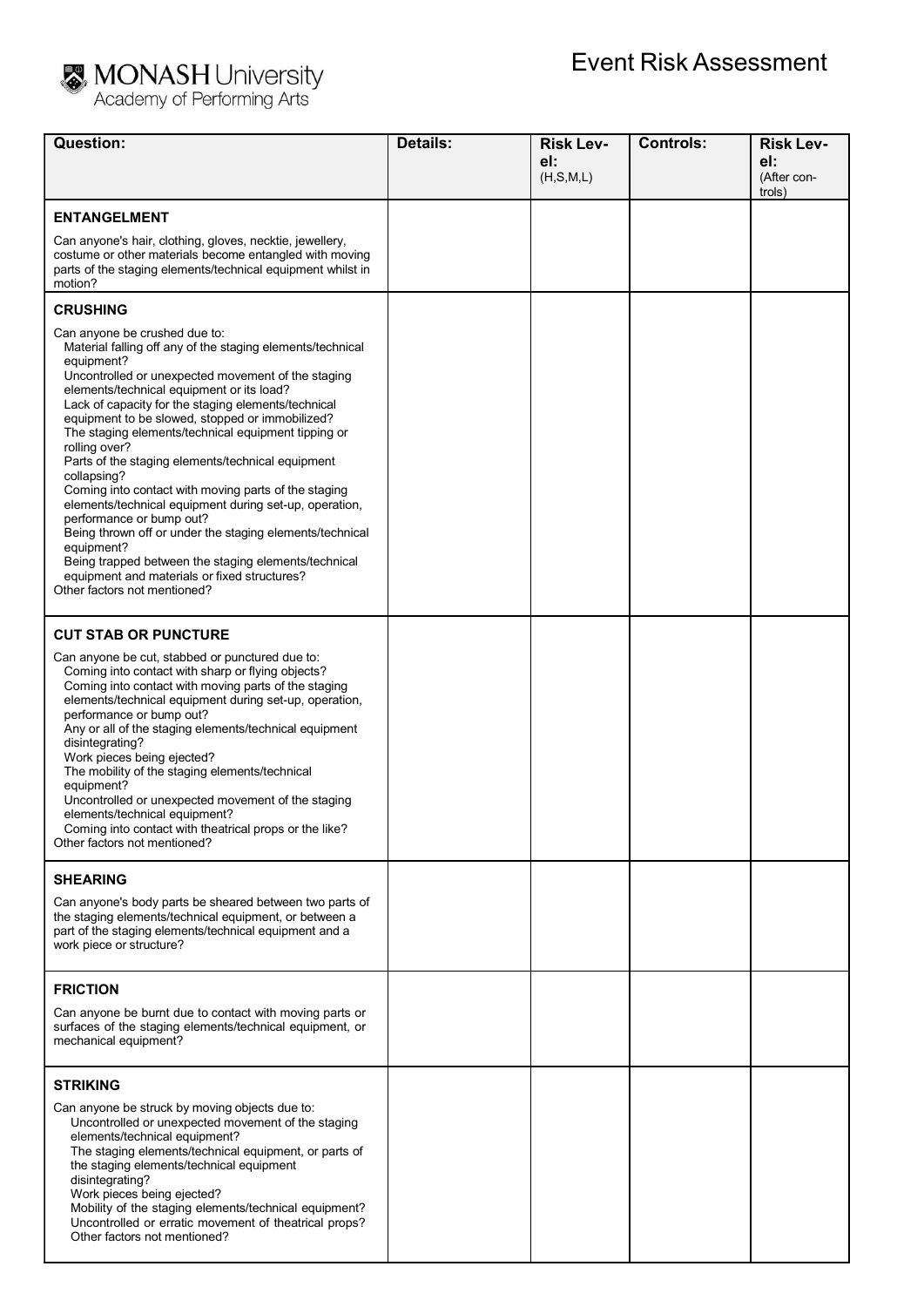## **Event Risk Assessment**<br>Academy of Performing Arts

| <b>Question:</b>                                                                                                                                                                                                                                                                                                                                                                                                                                                                                                                                               | <b>Details:</b> | <b>Risk Lev-</b><br>el:<br>(H, S, M, L) | <b>Controls:</b> | <b>Risk Lev-</b><br>el:<br>(After con-<br>trols) |
|----------------------------------------------------------------------------------------------------------------------------------------------------------------------------------------------------------------------------------------------------------------------------------------------------------------------------------------------------------------------------------------------------------------------------------------------------------------------------------------------------------------------------------------------------------------|-----------------|-----------------------------------------|------------------|--------------------------------------------------|
| <b>HIGH PRESSURE FLUID</b><br>Can anyone come in contact with fluids under high<br>pressure, due to staging elements/technical equipment<br>failure or misuse of the staging elements/technical<br>equipment?                                                                                                                                                                                                                                                                                                                                                  |                 |                                         |                  |                                                  |
| <b>ELECTRICAL</b><br>Can anyone be injured by electrical shock or burnt due to?<br>The staging elements/technical equipment contacting<br>live electrical conductors?<br>The staging elements/technical equipment working in<br>close proximity to electrical conductors?<br>Overload of electrical circuits?<br>Damaged or poorly maintained electrical leads and<br>cables?<br>Damaged electrical equipment?<br>Water near electrical equipment?<br>Lack of isolation procedures?<br>Poor management of portable cable runs?<br>Other factors not mentioned? |                 |                                         |                  |                                                  |
| <b>EXPLOSION</b><br>Can anyone be injured by explosion of gases, vapours,<br>liquids, dusts or other substances triggered by the opera-<br>tion of the staging elements/technical equipment or by<br>theatrical type effects?                                                                                                                                                                                                                                                                                                                                  |                 |                                         |                  |                                                  |
| <b>FALLING</b><br>Can anyone fall from height due to:<br>Lack of proper work platform?<br>Lack of proper balustrade, stairs or ladders?<br>Lack of guardrails or other suitable edge protection?<br>Unprotected holes, penetrations or gaps?<br>Poor floor or walking surfaces, such as the lack of a<br>slip-resistant surface?<br>Steep walking surfaces?<br>Collapse of the supporting structure?<br>Other factors not mentioned?                                                                                                                           |                 |                                         |                  |                                                  |
| <b>ERGONOMIC</b><br>Can anyone be injured due to:<br>Poorly designed seating?<br>Repetitive body movement?<br>Constrained body posture of the need for excessive<br>effort?<br>Design deficiency causing mental or psychological<br>stress?<br>Inadequate or poorly placed lighting?<br>Lack of consideration given to human error or human<br>limitations?<br>Other factors not mentioned?                                                                                                                                                                    |                 |                                         |                  |                                                  |
| <b>SLIPPING, TRIPPING &amp; FALLING</b><br>Can anyone using the staging elements/technical equip-<br>ment, or in the vicinity of the staging elements/technical<br>equipment, slip, trip or fall due to:<br>Uneven or slippery work surfaces?<br>Poor housekeeping, eg, staging elements/technical<br>equipment in major traffic areas, cables not fixed down,<br>spillage not cleaned up?<br>Obstacles being placed in the vicinity of the stage area,<br>causing obstacles for cast and crew?<br>Other factors not mentioned?                                |                 |                                         |                  |                                                  |